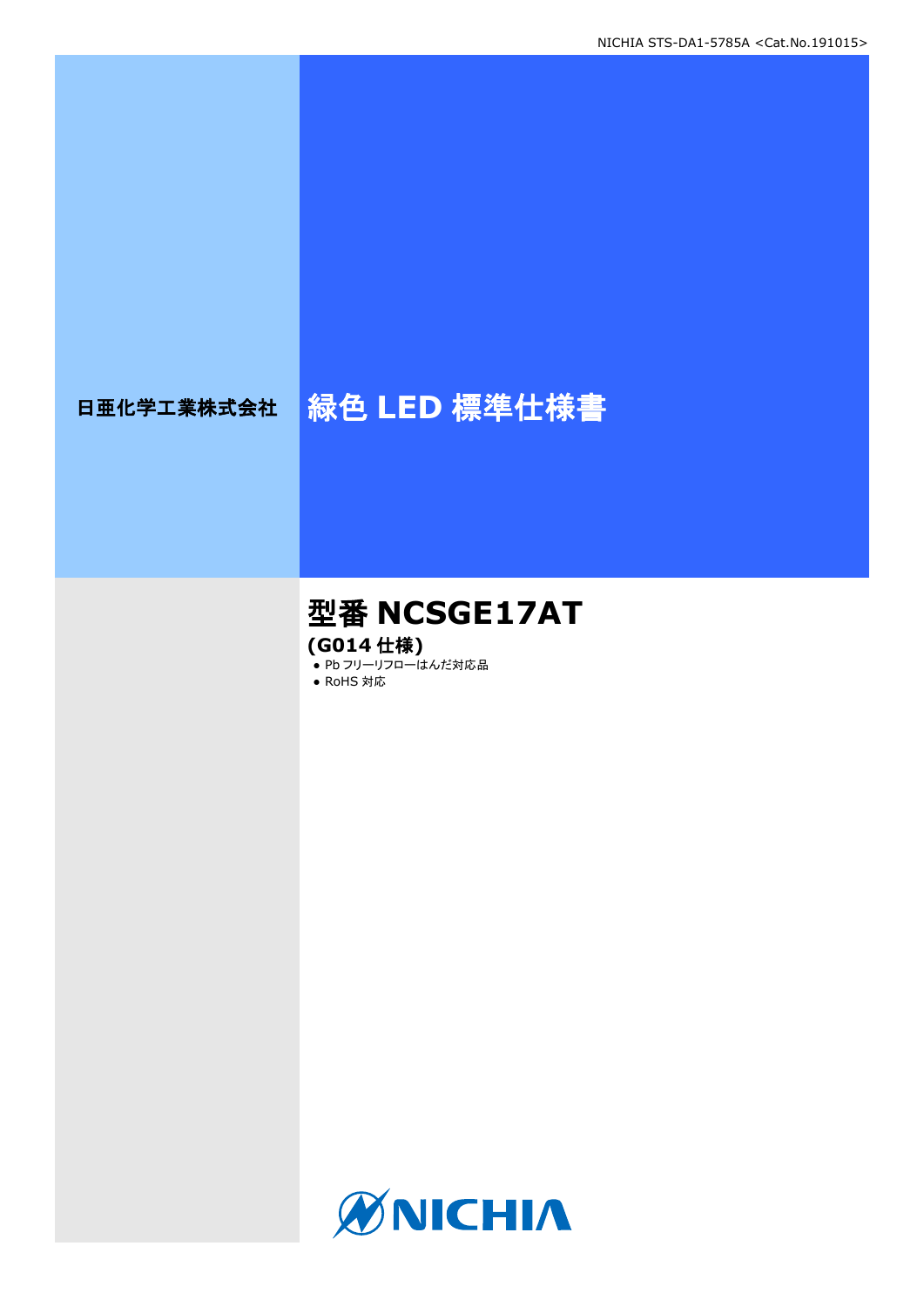### 規格

### (1) 絶対最大定格

| 項目        | 記号                           | 最大定格           | 単位 |
|-----------|------------------------------|----------------|----|
| 順電流       | ΙF                           | 700            | mA |
| パルス順電流    | $I_{\mathsf{FP}}$            | 1000           | mA |
| 逆電圧       | $V_{R}$                      | 5              | v  |
| 許容損失      | $P_D$                        | 2.31           | W  |
| 動作温度      | ${\mathsf T}_{\textsf{opr}}$ | $-40 \sim 100$ | °C |
| 保存温度      | $T_{\text{stg}}$             | $-40 \sim 100$ | °C |
| ジャンクション温度 |                              | 135            | °C |

\* Tc=25°C での値です。

\* IFP条件は、パルス幅 10ms 以下、デューティー比は 10%以下です。

### (2) 特性

| 項目   |   | 記号                      | 条件            | 標準                       | 最大  | 単位   |
|------|---|-------------------------|---------------|--------------------------|-----|------|
| 順電圧  |   | $\mathsf{V}_\mathsf{F}$ | $I_F = 350mA$ | 3.0                      | -   |      |
| 逆電流  |   | ${\rm I}_{\mathsf{R}}$  | $V_R = 5V$    | $\overline{\phantom{0}}$ | -   | μA   |
| 光束   |   | $\Phi_{\rm v}$          | $I_F = 350mA$ | 212                      | -   | lm   |
|      | X |                         | $I_F = 350mA$ | 0.414                    | -   |      |
| 色度座標 |   | -                       | $I_F = 350mA$ | 0.543                    | -   |      |
| 熱抵抗  |   | $R_{\theta$ JC          |               | 0.5                      | 1.0 | °C/W |

\* Tc=25°C での値です。

\* 光束は、CIE 127:2007 に準拠した国家標準校正値と整合をとっています。

\* 色度座標は、CIE 1931 色度図に基づくものとします。

\* 熱抵抗 Rejcはソフトウェアによる熱解析シミュレーションなどの論理的な解析を実施する際に有効な数値であり、ダイスから Tc測定ポイントまでの熱抵抗 を表しています(使用基板:アルミ基板 t=1.5mm、絶縁層 t=0.12mm)。

\* 熱抵抗に関する詳細は注意事項(6)熱の発生を参照ください。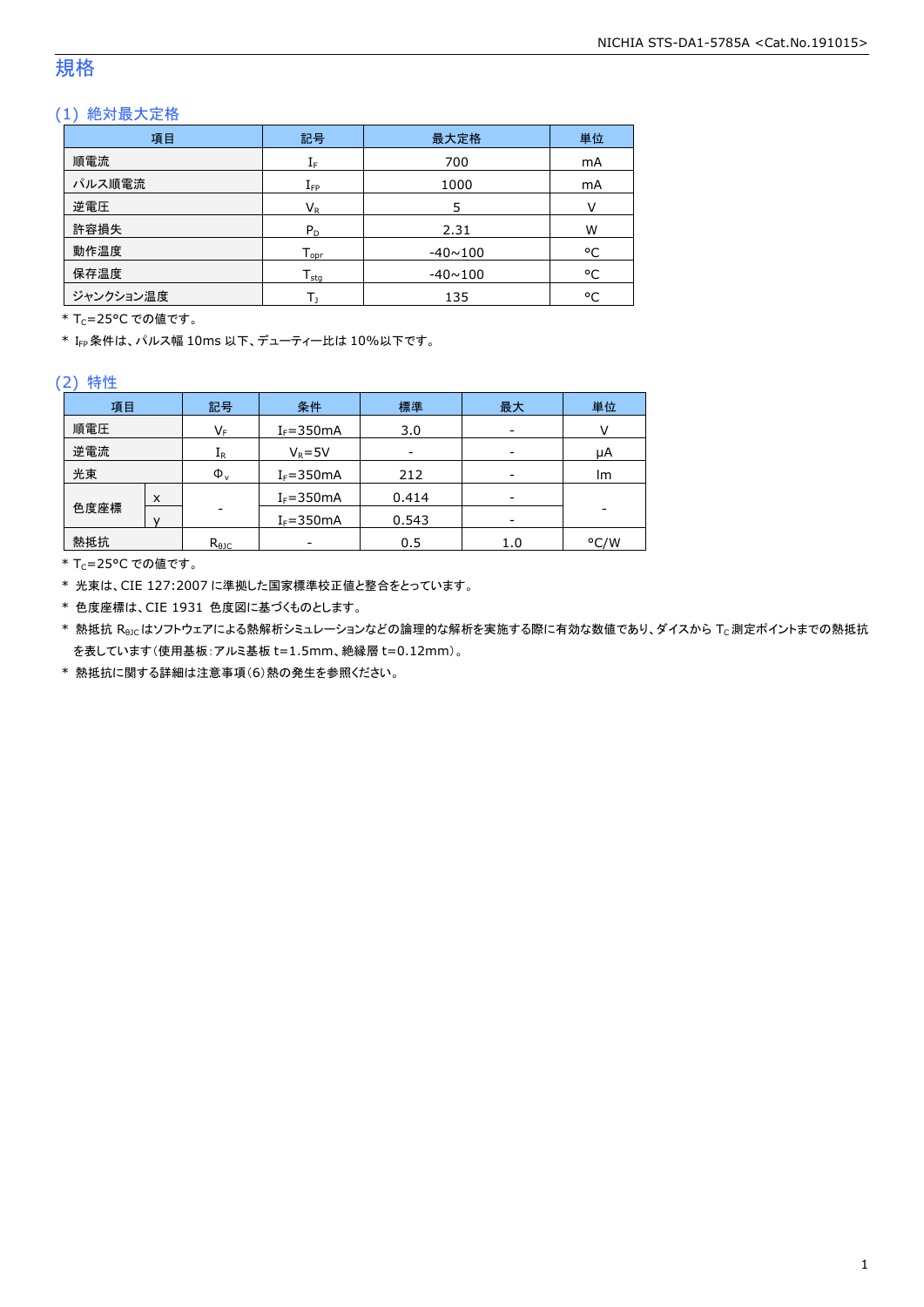### ランク分け

| 項目  | ランク    | 最小                       | 最大  | 単位 |
|-----|--------|--------------------------|-----|----|
|     | M21    | 3.2                      | 3.3 |    |
| 順電圧 | M1     | 3.0                      | 3.2 | V  |
|     | L2     | 2.8                      | 3.0 |    |
|     | L12    | 2.7                      | 2.8 |    |
| 逆電流 |        | $\overline{\phantom{0}}$ | 50  | μA |
| 光束  | D190f2 | 190                      | 230 | lm |

色度範囲

|   | ランク G014 |        |        |        |
|---|----------|--------|--------|--------|
| x | 0.3972   | 0.3819 | 0.4191 | 0.4327 |
|   | 0.4986   | 0.5055 | 0.5790 | 0.5655 |

\* Tc=25°C での値です。

\* 順電圧は±0.05V の公差があります。

\* 光束は±6%の公差があります。

\* 色度は±0.006 の公差があります。

\* 1 注文単位に対して上記のランクを納入します。又、その納入比率は問わないものとします。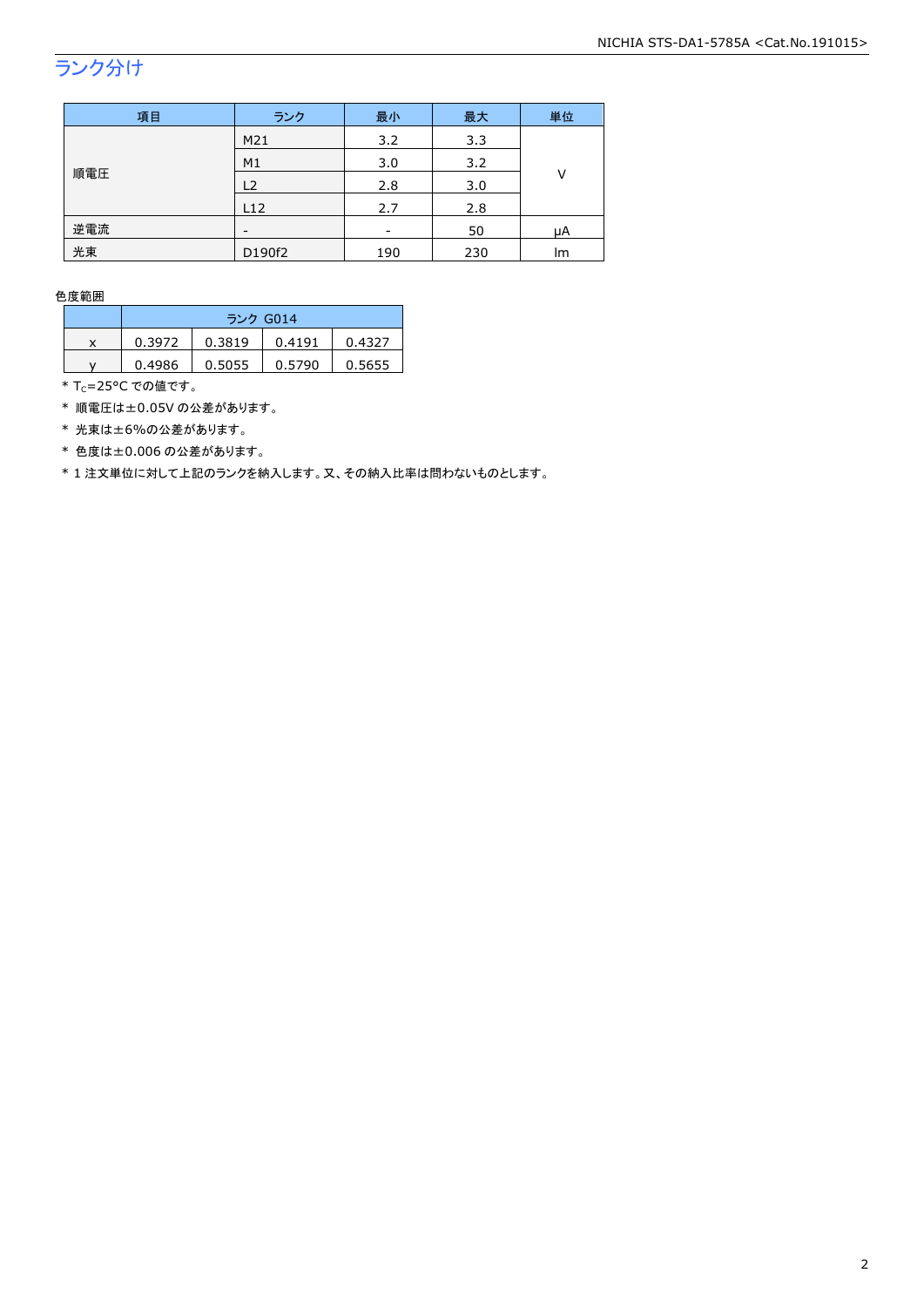色度図

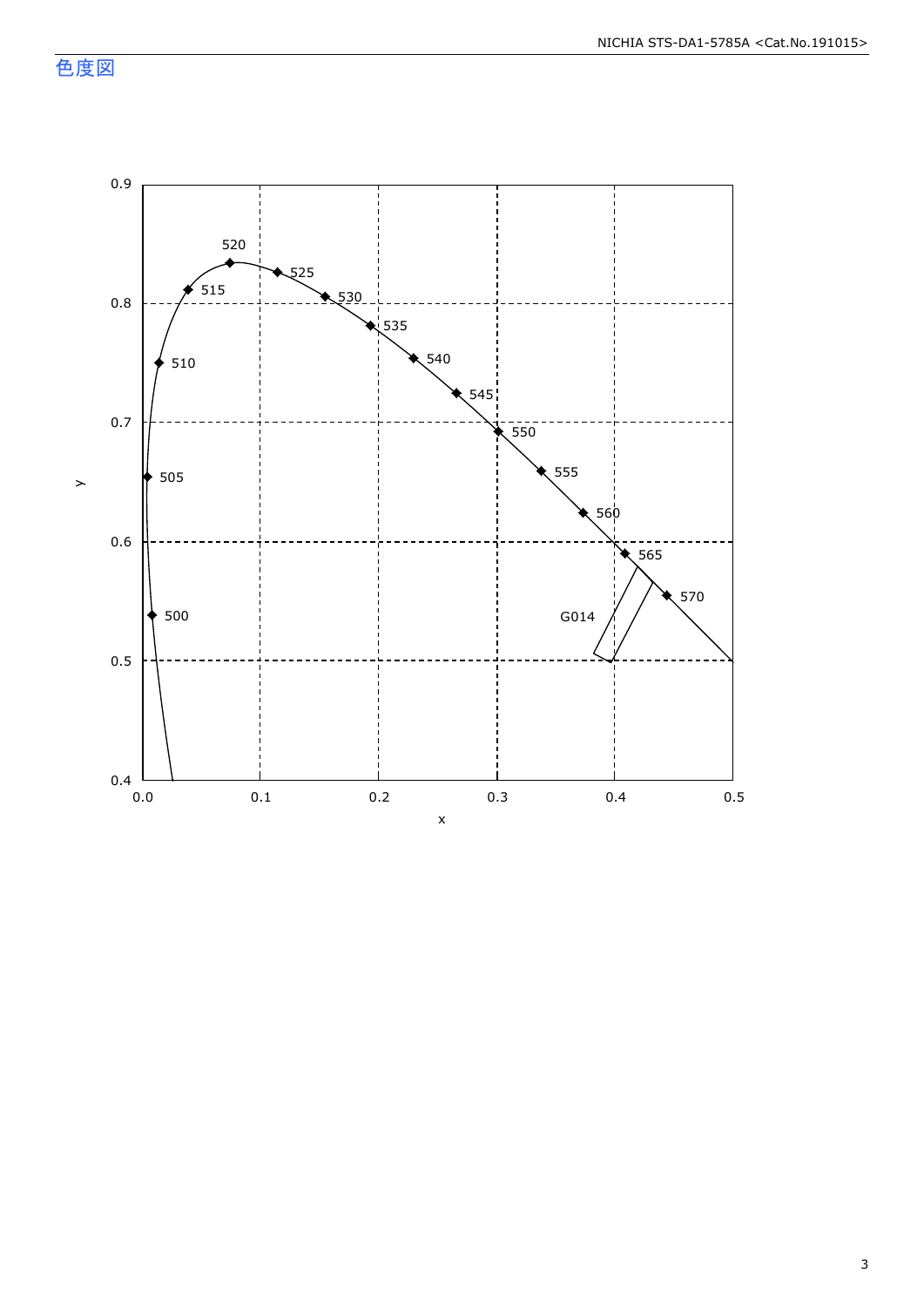### 外形寸法

管理番号 No.





| 項目 Item                                      | 内容 Description                                                           |
|----------------------------------------------|--------------------------------------------------------------------------|
| パッケージ材質<br>Package Materials                 | シリコーン樹脂<br>Silicone Resin                                                |
| 蛍光体層材質<br>Phosphor sheet<br><b>Materials</b> | シリコーン樹脂<br>(拡散剤+蛍光体入り)<br>Silicone Resin<br>(with diffuser and phosphor) |
| 電極材質<br><b>Electrodes Materials</b>          | 金メッキ<br>Au-plated                                                        |
| 質量<br>Weight                                 | 0.0026q(TYP)                                                             |



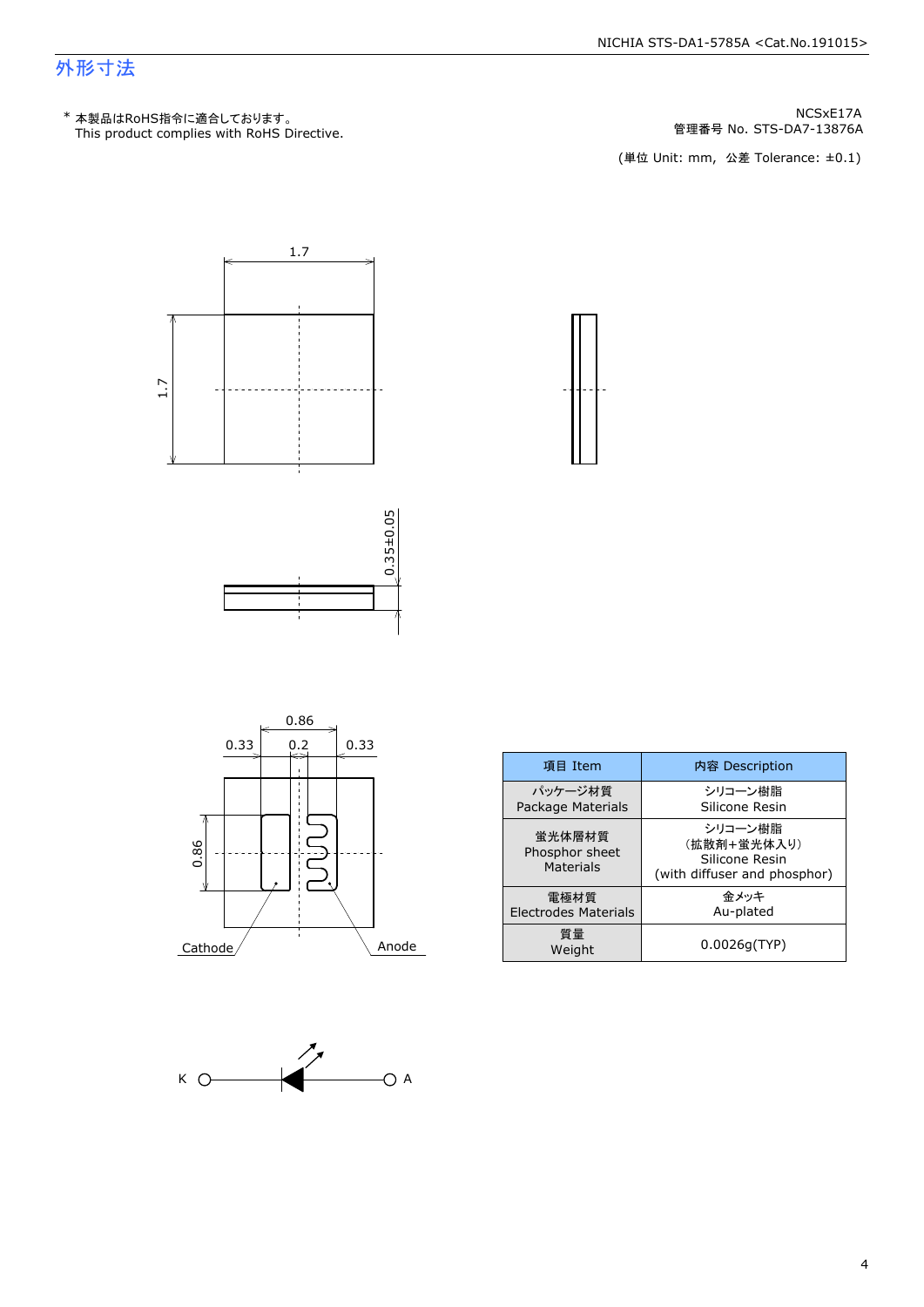### はんだ付け

● リフロー条件(Pb フリーはんだ使用時)



● 推奨取り付けパターン



- \* 本製品は、リフロー対応品です。ディップはんだ、手はんだについては保証できません。
- \* リフローはんだは 2 回までとして下さい。
- \* ピーク温度からの冷却温度勾配が緩やかになるように配慮して、急冷却を避けて下さい。
- \* 大気リフローの場合、リフロー時の熱や雰囲気の影響により、光学的劣化を起こすことがあります。リフローに際しては、窒素リフローを推奨します。
- \* 本製品は、封止材料にシリコーン樹脂を用いているため、上面の封止部が柔らかく、力が加わると傷、欠け、剥がれ、製品の変形、断線や信頼性に影響 を及ぼす恐れがあります。封止部に圧力を加えないで下さい。
- \* 基本的にはんだの取り付け後の修正は行わないで下さい。
- \* はんだ付け時、加熱された状態で LED にストレスを加えないで下さい。
- \* 実装機を使用する場合は、本製品にあった吸着ノズルを選定下さい。
- \* あくまで推奨ランドは LED を問題無く取り付けられるランドサイズとなっています。高密度実装などで実装精度が必要となる場合は、それに適したランド形 状を検討下さい。
- \* フラックスを使用する場合はノンハロゲンタイプを推奨します。また LED に直接フラックスがかかるような工程設計は行わないで下さい。
- \* 取り付けパターンに対して、はんだ種類及びはんだ塗布量が問題ないことを事前に確認して下さい。
- \* 電極パターンが全てパッケージの裏面にあるため、はんだ部が外観では確認できません。貴社にてはんだ条件を充分に確認の上でご使用下さい。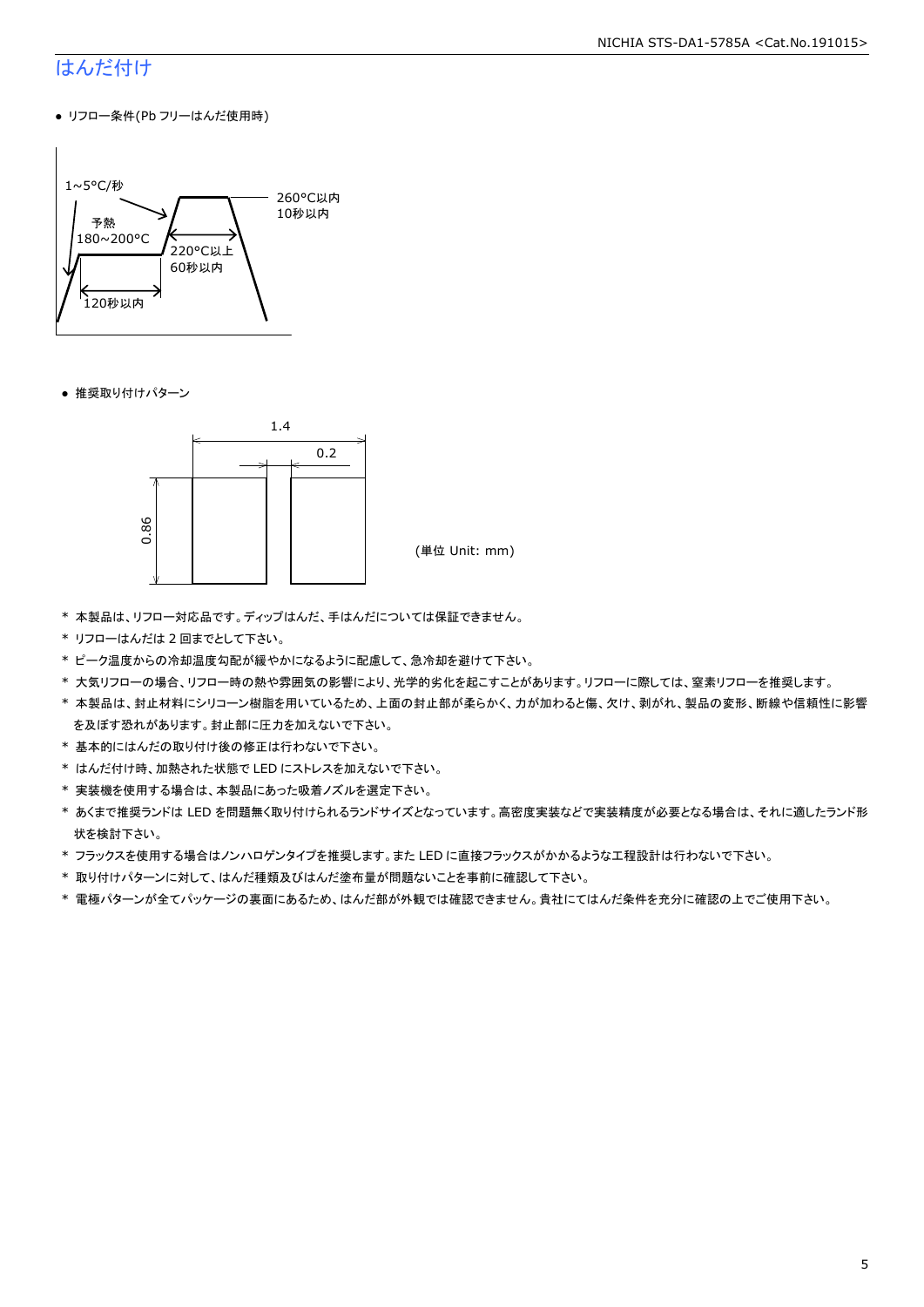### テーピング仕様

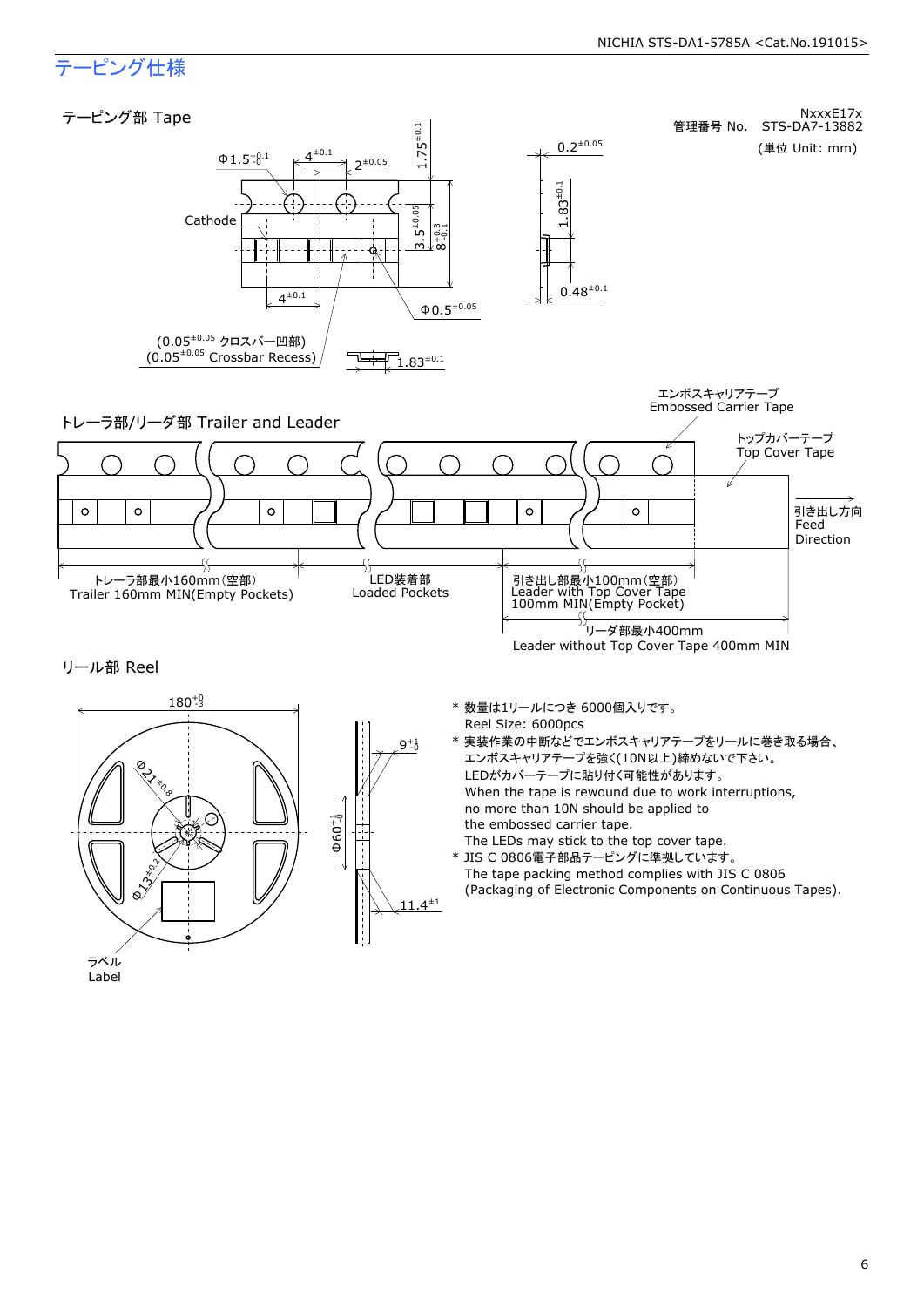### 梱包仕様

Part No. Nxxxxxxx<br>No. STS-DA7-4989C



**ROW SAMARY NO.:**<br>PART NO.: NXXXXXXX<br>LOT: YMXXXX-RRR<br>QTY.: PCS

Moisture-proof bags are packed in cardboard boxes with corrugated partitions. アルミ防湿袋を並べて入れ、ダンボールで仕切ります。





- \*\*\*\*\*\*\*\* is the customer part number.<br>If not provided, it will not be indicated on the label.<br>客先型名を\*\*\*\*\*\*\*で示します。<br>客先型名が設定されていない場合は空白です。
- For details, see "LOT NUMBERING CODE" in this document. ロット表記方法についてはロット番号の項を<br>参照して下さい。 \*
- The label does not have the RANK field for un-ranked products. ランク分けがない場合はランク表記はありません。 \*
- Products shipped on tape and reel are packed in a moisture-proof bag. They are shipped in cardboard boxes to protect them from external forces during transportation. 本製品はテーピングしたのち、輸送の衝撃から保護するためダンボールで梱包します。 \*
- Do not drop or expose the box to external forces as it may damage the products. \*
- 取り扱いに際して、落下させたり、強い衝撃を与えたりしますと、製品を損傷させる原因になりますので注意して下さい。
- \* Do not expose to water. The box is not water-resistant.<br>ダンボールには防水加工がされておりませんので、梱包箱が水に濡れないよう注意して下さい。
- \* Using the original package material or equivalent in transit is recommended. 輸送、運搬に際して弊社よりの梱包状態あるいは同等の梱包を行って下さい。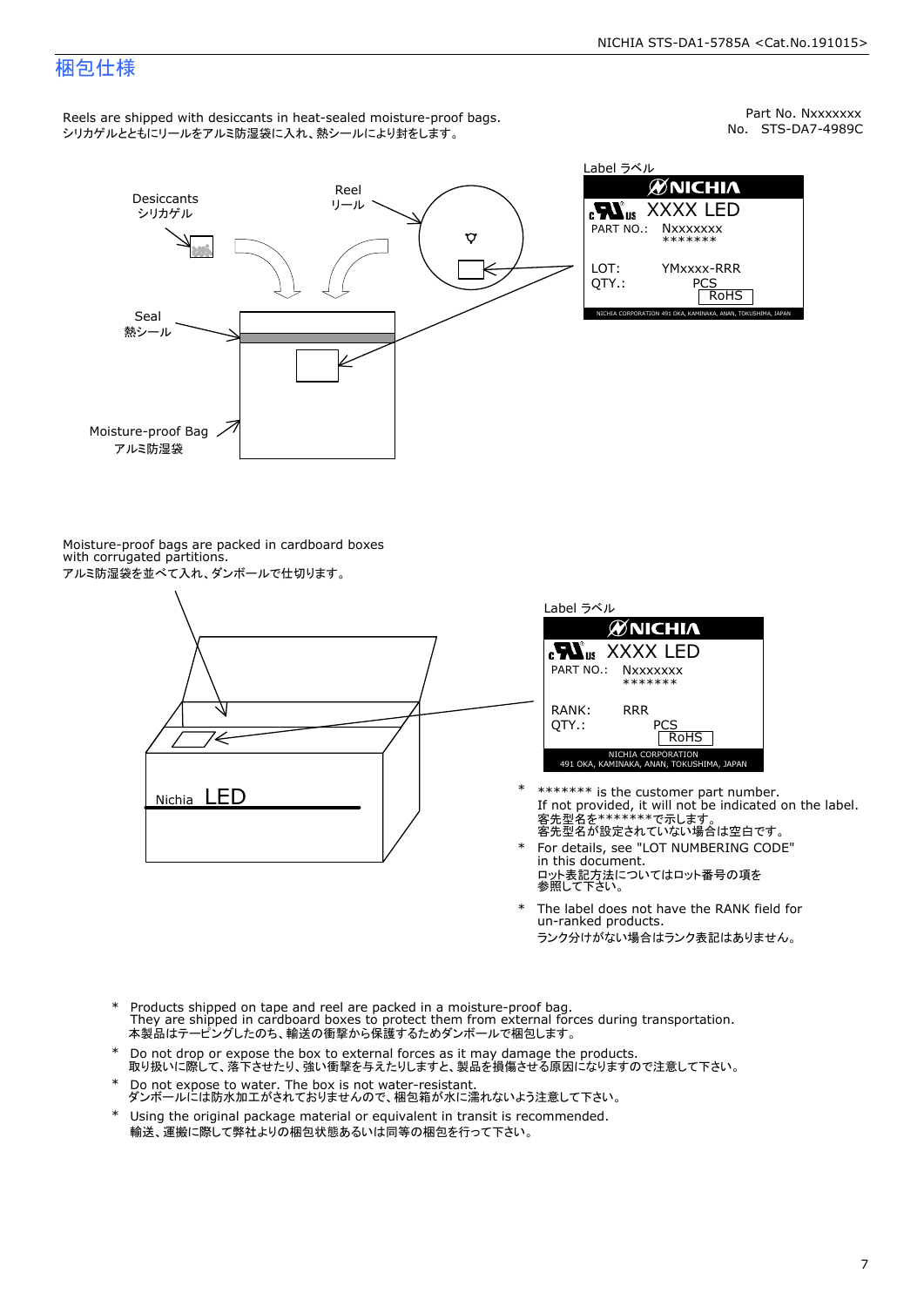### ロット番号

ロット番号は以下のように英数字で表記します。

- YMxxxx RRR
- Y 製造年

| 年    |   |  |  |  |
|------|---|--|--|--|
| 2018 | T |  |  |  |
| 2019 |   |  |  |  |
| 2020 | Κ |  |  |  |
| 2021 |   |  |  |  |
| 2022 | М |  |  |  |
| 2023 | Ν |  |  |  |

#### M - 製造月

| 月          | M | 月  | М |
|------------|---|----|---|
|            |   |    |   |
|            |   | 8  | 8 |
| 3          | ₹ | 9  | q |
|            |   | 10 |   |
|            | 5 | 11 | R |
| $\epsilon$ | 6 | 12 |   |

xxxx-当社管理番号

RRR-色度ランク、光束ランク、順電圧ランク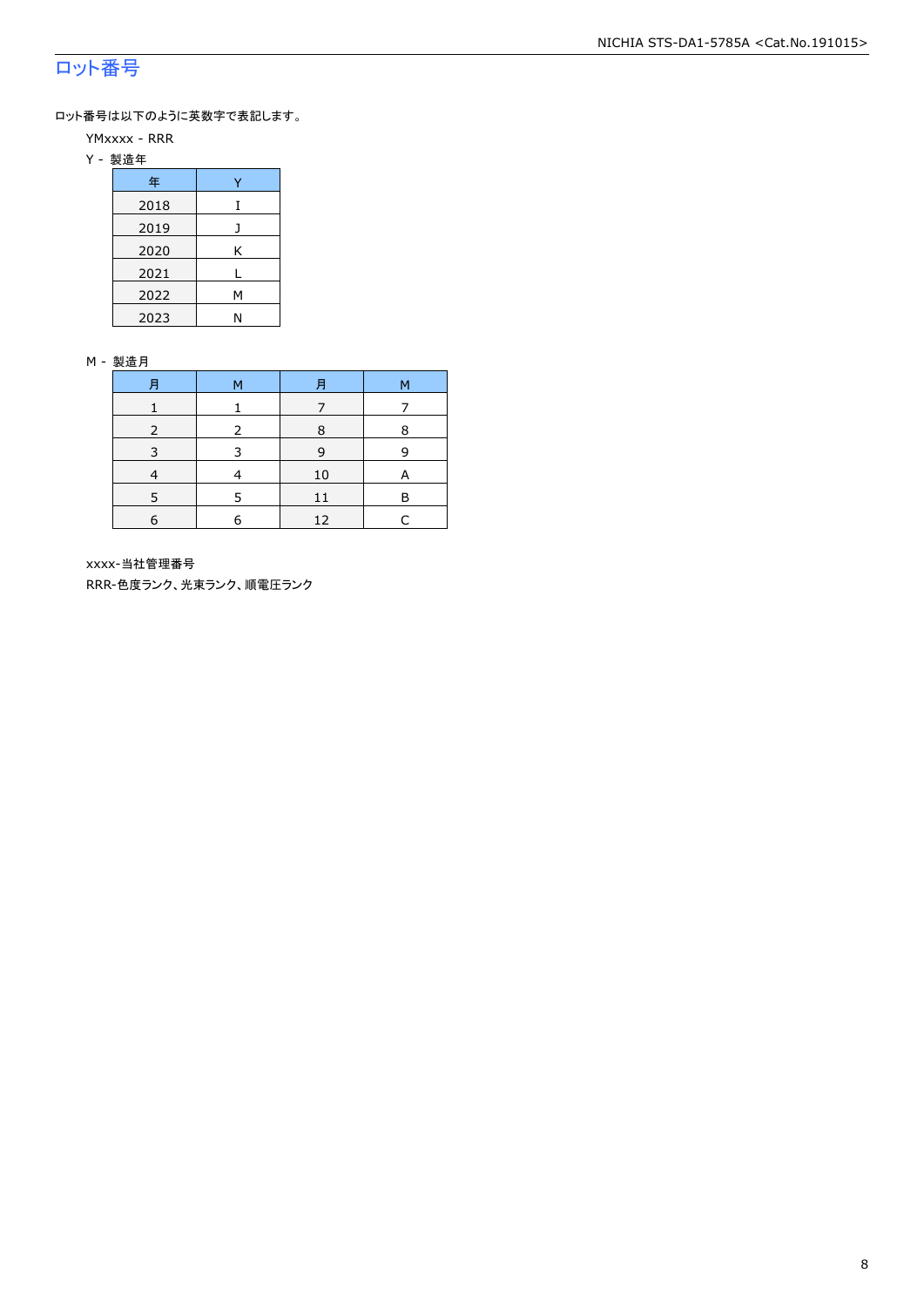### ディレーティング特性

Part No. NCSGE17A No. STS-DA7-15857A



#### **Temperature at Measurement Point on a Case vs Allowable Forward Current** ケース温度測定部温度**-**許容順電流特性



#### **Duty Ratio vs Allowable Forward Current** デューティー比**-**許容順電流特性

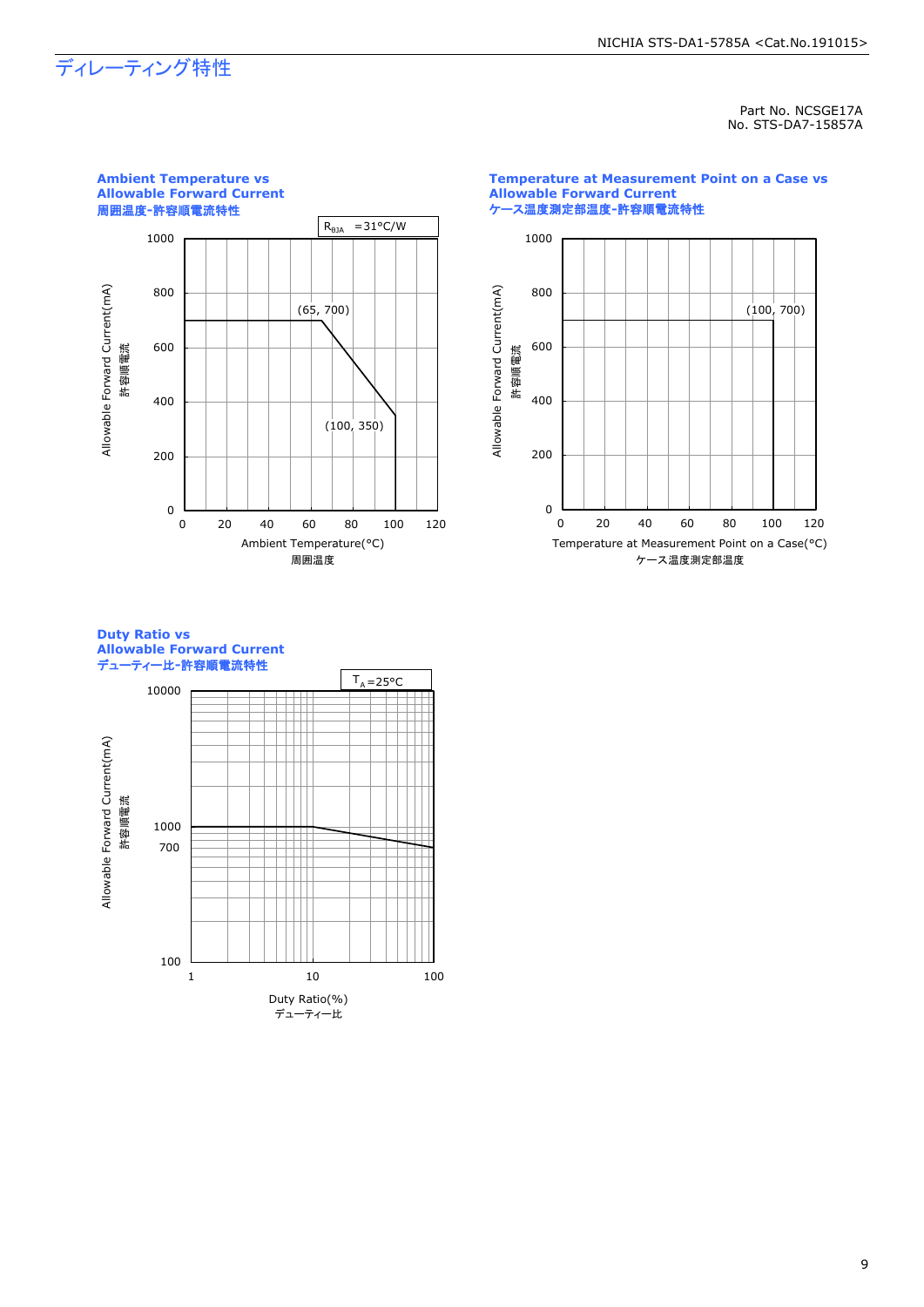#### NICHIA STS-DA1-5785A <Cat.No.191015>

### 光学特性

\* All characteristics shown are for reference only and are not guaranteed. 本特性は参考です。

NCSGE17A No. STS-DA7-15836



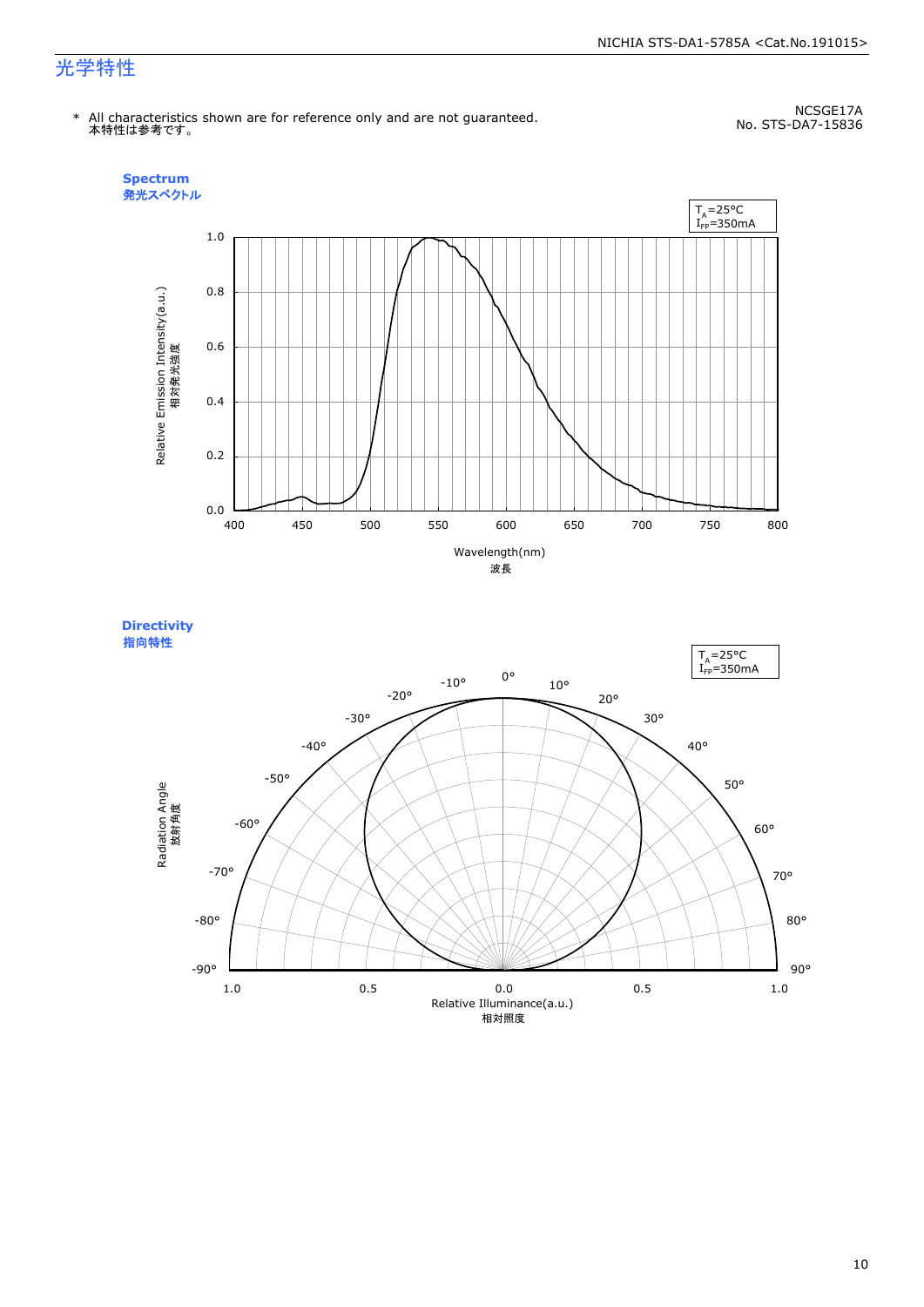### 電流温度特性

\* All characteristics shown are for reference only and are not guaranteed. 本特性は参考です。

#### NCSGE17A No. STS-DA7-15837

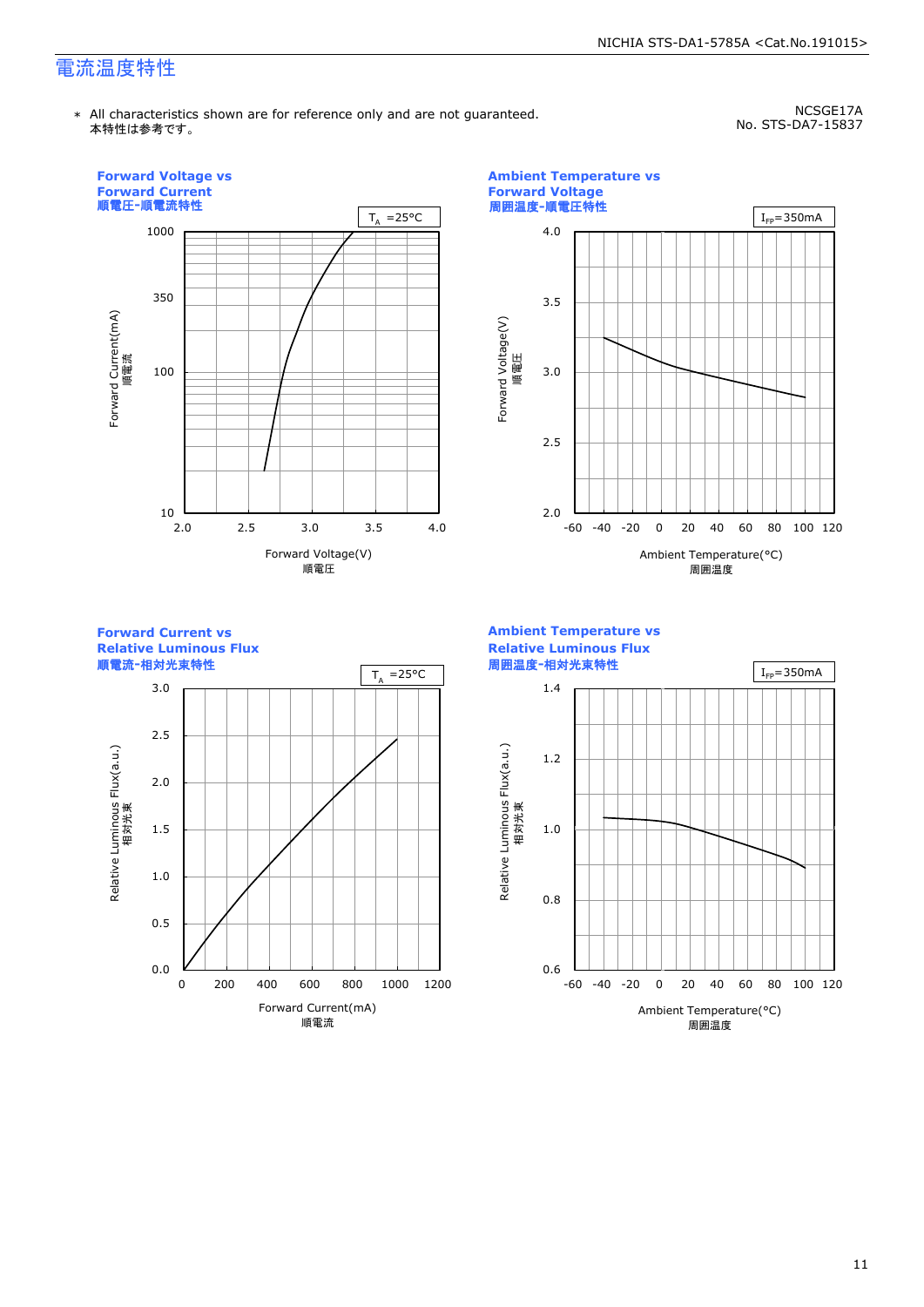### 電流温度特性

\* All characteristics shown are for reference only and are not guaranteed. 本特性は参考です。

NCSGE17A No. STS-DA7-15838





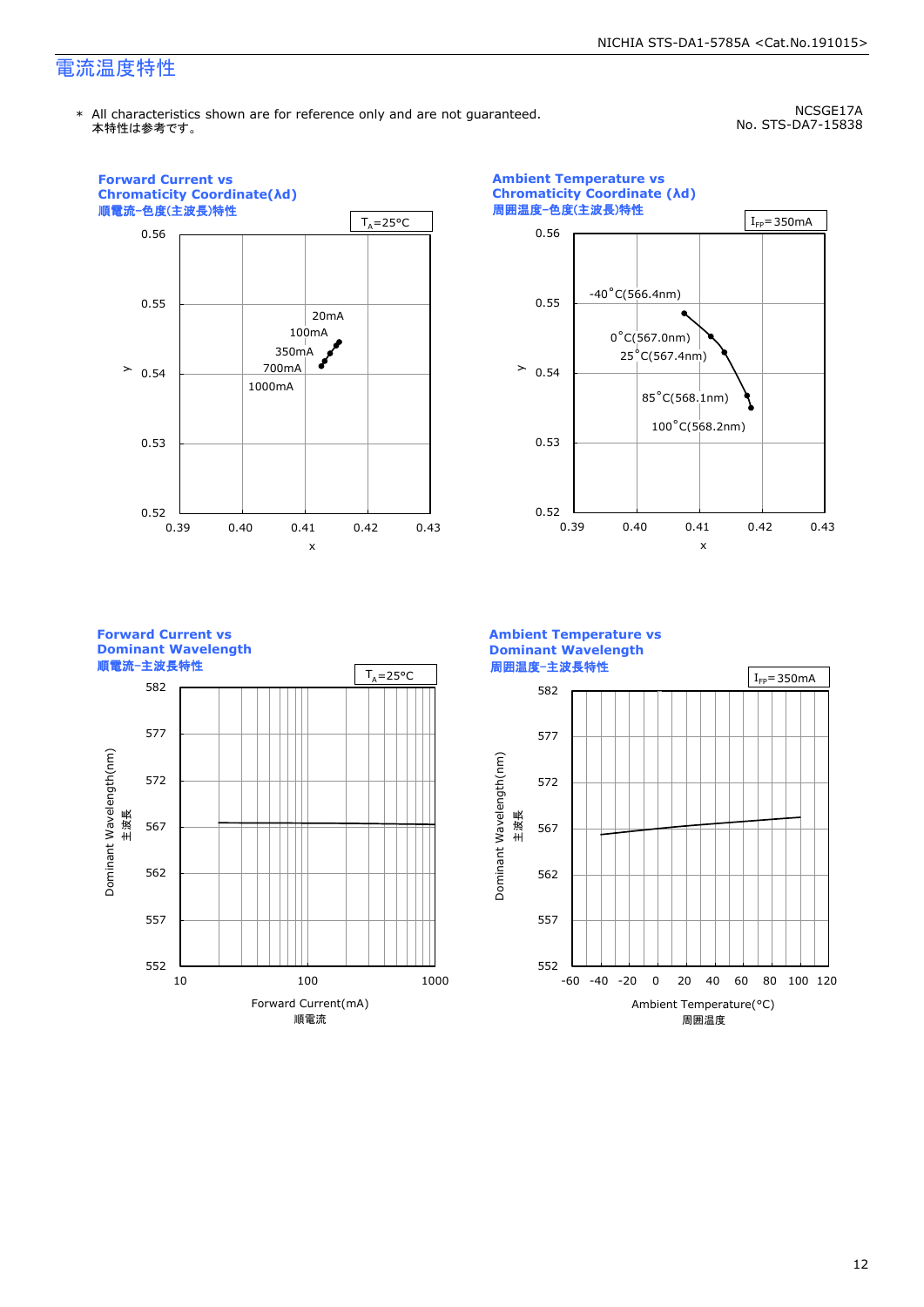### 信頼性

### (1) 試験項目と試験結果

| 試験項目      | 参照規格          | 試験条件                                       | 試験時間     | 故障判定<br>基準 No. | 故障数/試験数 |
|-----------|---------------|--------------------------------------------|----------|----------------|---------|
| はんだ耐熱性    | JEITA ED-4701 | $T_{\text{std}} = 260$ °C, 10 秒, 2 回       |          | #1             | 0/22    |
| (リフローはんだ) | 300 301       | (前処理 30°C, 70%, 4 週間)                      |          |                |         |
| はんだ付け性    | JEITA ED-4701 | $T_{\text{std}} = 245 \pm 5^{\circ}$ C, 5秒 |          | #2             | 0/22    |
| (リフローはんだ) | 303 303A      | 鉛フリーはんだ(Sn-3.0Ag-0.5Cu)                    |          |                |         |
| 温度サイクル    | JEITA ED-4701 | -40°C(30分)~25°C(5分)~                       | 100 サイクル | #1             |         |
|           | 100 105       | 100°C(30 分)~25°C(5 分)                      |          |                | 0/22    |
| 温湿度サイクル   | JEITA ED-4701 | 25°C~65°C~-10°C, 90%RH                     | 10 サイクル  |                |         |
|           | 200 203       | 24 時間/1 サイクル                               |          | #1             | 0/22    |
|           | JEITA ED-4701 |                                            |          |                |         |
| 高温保存      | 200 201       | $T_A = 100^{\circ}C$                       | 1000 時間  | #1             | 0/22    |
|           | JEITA ED-4701 |                                            | 1000 時間  | #1             | 0/22    |
| 高温高湿保存    | 100 103       | $T_A = 60^{\circ}$ C, RH = 90%             |          |                |         |
| 低温保存      | JEITA ED-4701 |                                            | 1000 時間  |                | 0/22    |
|           | 200 202       | $T_A = -40$ °C                             |          | #1             |         |
| 連続動作      |               | $T_A = 25$ °C, I <sub>F</sub> =700mA       | 1000 時間  |                |         |
|           | 試験基板は下記注記参照   |                                            |          | #1             | 0/22    |
|           |               | $T_A = 100$ °C, I <sub>F</sub> = 300 mA    |          |                |         |
| 高温連続動作    |               | 試験基板は下記注記参照                                | 1000 時間  | #1             | 0/22    |
|           |               | 60°C, RH=90%, IF=650mA                     |          |                |         |
| 高温高湿連続動作  |               | 試験基板は下記注記参照                                | 500 時間   | #1             | 0/22    |
|           |               | $T_A = -40$ °C, I <sub>F</sub> =700mA      |          |                |         |
| 低温連続動作    |               | 試験基板は下記注記参照                                | 1000 時間  | #1             | 0/22    |
|           | JEITA ED-4701 | 200m/s <sup>2</sup> , 100~2000~100Hz, 4分   |          |                |         |
| 振動        | 400 403       | 3 方向, 4 サイクル                               | 48分      | #1             | 0/22    |
| 自然落下      |               | 落下高さ 75cm, 3回                              |          | #1             | 0/22    |

注記:

1) 試験基板: FR4 t=1.6mm、銅箔 t=35μm、熱抵抗 RθJA≈31℃/W

2) 測定は LED が常温に戻ってから行います。

### (2) 故障判定基準

| 基準 No. | 項目                 | 条件            | 判定基準                    |
|--------|--------------------|---------------|-------------------------|
|        | 順電圧(VF)            | $I_F = 350mA$ | $>$ U.S.L. $\times$ 1.1 |
| #1     | 光束( $\Phi_{\nu}$ ) | $I_F = 350mA$ | $<$ L.S.L. $\times$ 0.7 |
|        | 逆電流 $(L_R)$        | $V_R = 5V$    | $>$ U.S.L. $\times$ 2.0 |
| #2     | はんだぬれ性             | -             | はんだぬれ面積率が 95%未満         |

規格最大値(Upper Specification Limit) 規格最小値(Lower Specification Limit)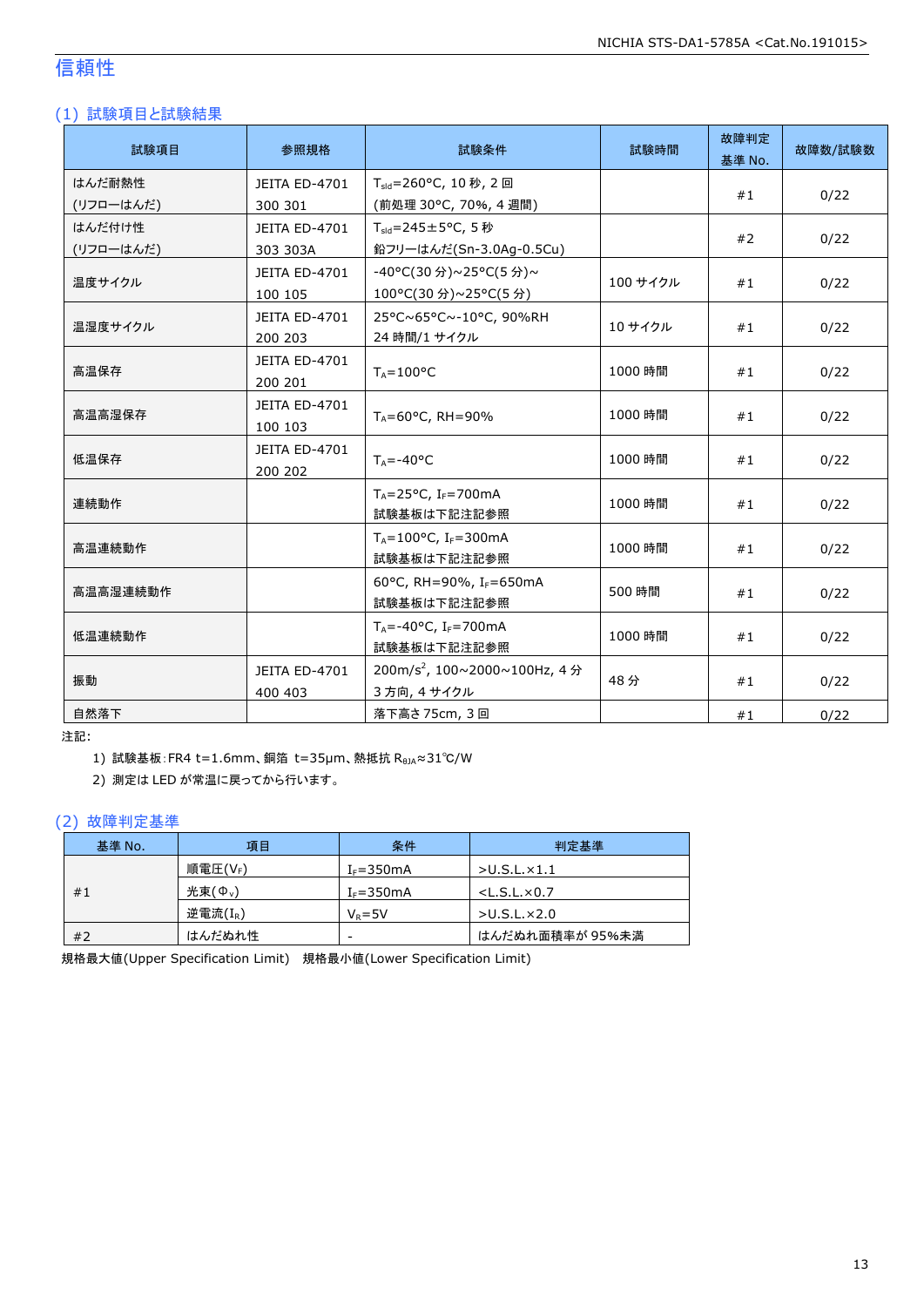### 注意事項

#### (1) 保管

|    | 条件        | 温度                    | 湿度       | 期間        |
|----|-----------|-----------------------|----------|-----------|
|    | アルミ防湿袋開封前 | $30^{\circ}$ C<br>以下  | 90%RH 以下 | 納入日より1年以内 |
| 保管 | アルミ防湿袋開封後 | $30^{\circ}$ C<br>,以下 | 70%RH 以下 | · 週間以内    |

● 本製品は、MSL2a に相当します。MSL については IPC/JEDEC STD-020 をご確認下さい。

- 保管期間内に実装を完了させて下さい。
- 本製品は、パッケージに吸収された水分がはんだ付け時の熱で気化膨張することにより、界面の剥離が発生し光学的劣化を起こす可能性があります。そ のためお客様にて実装するまでの、吸湿量を最小限に抑えるため防湿梱包を実施しております。アルミ防湿袋に入っているシリカゲルは吸湿が進むと青 色から赤色へ変色します。
- アルミ防湿袋を開封後は上記の条件を越えないようにはんだ付けを完了下さい。万一未使用の LED が残った場合は、シリカゲル入り密閉容器等で保管 下さい。なお当社防湿袋に戻し、再封印することを推奨します。
- 電極部分は、金メッキが施されております。腐食性ガス等を含む雰囲気にさらされますと、メッキ表面が変質し、はんだ付け性に問題が生じる事がありま す。保管時は密閉容器等で保管して下さい。なお当社防湿袋に戻し、再封印することを推奨します。
- 実機に使用する部材(パッキン、接着剤など)については、メッキ表面への影響を考慮して、硫黄成分を含有しているものの使用を避けて下さい。メッキの 表面異常は、導通・接続不良に繋がる可能性があります。また、パッキンを使用する場合は、シリコーンゴム材質のものを推奨します。その際、低分子量 のシロキサンによる機器の接点不良に注意して下さい。
- 急激な温度変化のある場所では、結露が起こりますので温度変化の少ない場所に保管して下さい。
- 埃の多い環境での保管は避けて下さい。
- 直射日光や室温を超えるような環境に長期間さらさないで下さい。

#### (2) 使用方法

● LED 毎に絶対最大定格を超えないように回路設計を行って下さい。LED 毎に定電流駆動することを推奨致します。また定電圧駆動する場合は、(A)の回 路は LED の順電圧の影響により LED に流れる電流がばらつく可能性がありますので、(B)の回路を推奨します。



- 本製品は、順方向電流駆動でご使用下さい。また、非点灯時には順逆とも電圧がかからないように配慮下さい。特に逆電圧が連続的に加わる状態は、マ イグレーションを発生させる可能性があり、素子にダメージを与える場合がありますので避けて下さい。長時間使用しない場合は、安全のために必ず主電 源スイッチを切って下さい。
- 本製品は LED の諸特性が安定する定格電流の 10%以上でご使用されることを推奨します。
- マトリックス動作をさせる際は、素子にかかる逆方向電圧が最大定格を超えないように注意下さい。
- 雷サージなどの過電圧が LED に加わらないようにして下さい。
- 屋外で使用される場合は、十分な防水対策、湿度対策、塩害対策を施してご使用下さい。

#### (3) 取り扱い上の注意

- 素手で本製品を取り扱わないで下さい。表面が汚れ、光学特性に影響を及ぼすことがあります。また場合によっては、製品の変形や断線が起こり、不灯 の原因になることがあります。
- 本製品は、非常に柔らかい封止樹脂を使用しております。封止樹脂表面に直接に触れると樹脂部の傷、破損の原因となる可能性があります。また樹脂部 に圧力をかけると、断線や不灯につながることがあります。ピンセットで本製品を取り扱う場合は、封止樹脂に触れないようにし、製品へ過度な圧力を掛け ないようにして下さい。
- 本製品を落下させてしまった場合には、製品の変形などが発生することがありますのでご注意下さい。
- 本製品の実装後に基板は積み重ねしないで下さい。実装した基板を重ねると、基板が樹脂部に衝撃を与え樹脂部の傷、欠け、剥がれ、変形・断線、LED 剥がれが発生し、不灯の原因になります。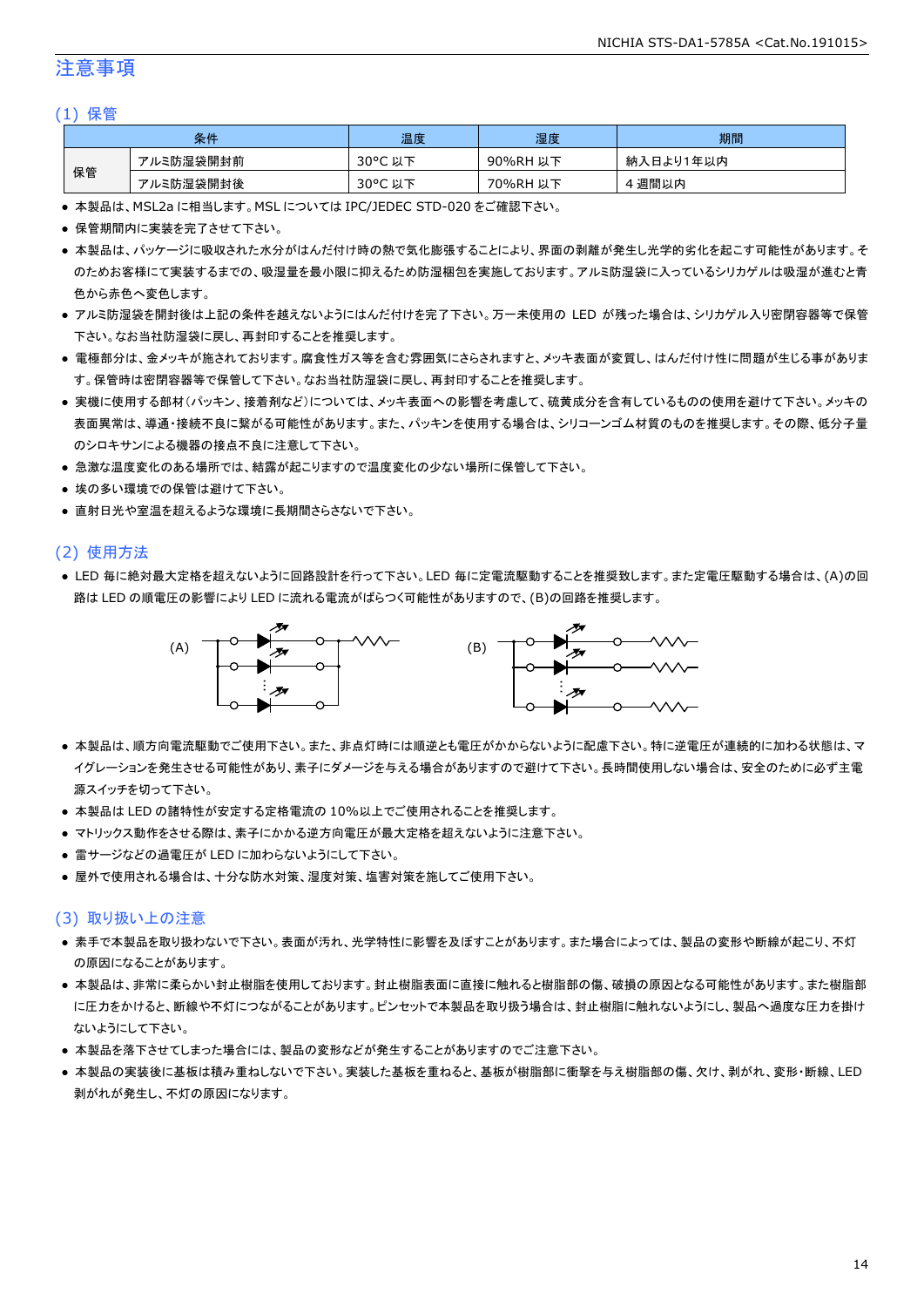### (4) 設計上の注意

- LED を基板にはんだ付けした後の基板分割工程などで基板が曲がると、パッケージ割れが発生することがありますので基板のたわみやねじりに対して極 力ストレスの加わらないような LED 配置にして下さい。
- 基板分割部では LED の取り付け位置によって機械的ストレスが変化しますので、最もストレスが加わらないような位置に配置して下さい。
- 基板分割時は、手割りを避け、専用治具にて行って下さい。
- LED 周辺で使用する部材(筐体、パッキン、接着剤、2 次レンズ、レンズカバーなど)から放出された揮発性有機化合物は、LED のレンズや封止樹脂を透 過する可能性があります。特に密閉状態では、これらの揮発性有機化合物が熱や光子エネルギーにさらされると変色が起こり LED の光出力が大幅に低 下したり、色ずれが発生する可能性があります。また、空気の循環をよくすることで、光出力の低下や色ズレが改善されることがあります。密閉状態でご使 用される場合は、実機点灯試験による光学評価で異常なきことの確認をお願いします。
- 基板の製品取り付けパターン部及び製品直下部には、ソルダーレジストがかからない構造(下図参照、 Non Solder Mask Defined パッド(以下 NSMD))を推奨します。

#### 実装、放熱に関する一連のアプリケーションノートは弊社ホームページ「**LED** テクニカルデータ」をご確認ください。



#### (5) 静電気に対する取り扱い

● 本製品は静電気やサージ電圧に敏感で、素子の損傷や信頼性低下を起こすことがあります。取り扱いに際しては、以下の例を参考に静電気対策を十分 行って下さい。

リストストラップ、導電性衣類、導電靴、導電性床材等による電荷の除去

作業区域内の装置、治具等の接地による電荷の除去

- 導電性材料による作業台、保管棚等の設置
- 使用機器、治具、装置類や作業区域内は適切に接地をして下さい。また、実装される機器等についてもサージ対策の実施を推奨します。
- 治具、装置類にガラスやプラスチックなどの絶縁体を使用される場合は以下の例を参考に対策を十分行って下さい。

導電性材料による導電化

加湿による帯電防止

除電器(イオナイザ)による電荷の中和

- 本製品を機器に実装後、特性検査をする際には、静電気による損傷の有無も併せて確認して頂くようお願いします。電流を下げて(1mA 以下推奨)順電 圧検査又は発光検査を実施することで、損傷の有無は検出できます。
- 損傷した LED には、リーク電流が著しく大きくなる、順方向の立ち上がり電圧が低下する、低電流で発光しなくなる等の異常が現れます。 不合格判定基準: (VF<2.0V at IF=0.5mA)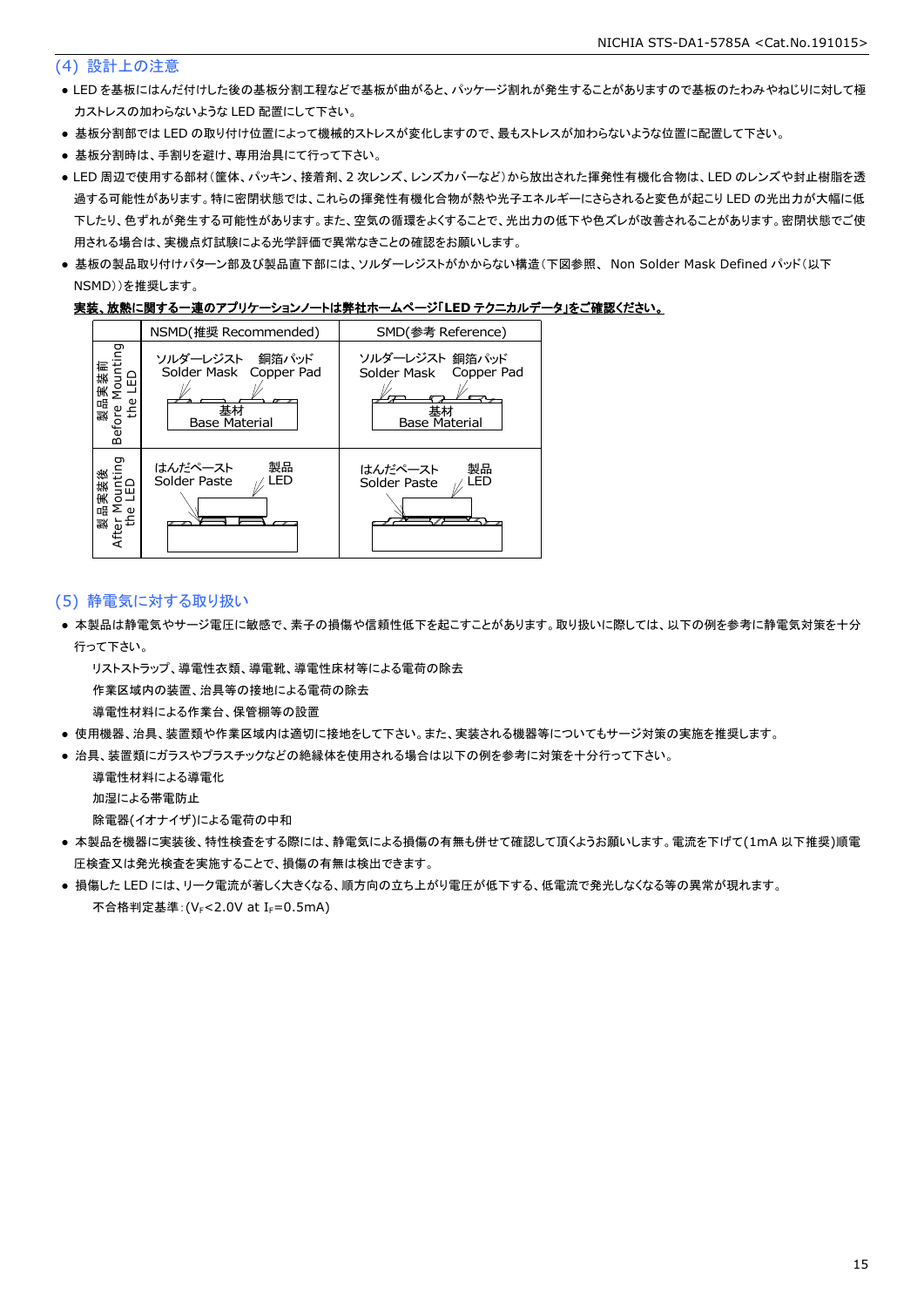#### (6) 熱の発生

- 本製品をご使用の際は、熱の発生を考慮して下さい。通電時の素子の温度上昇は、実装する基板の熱抵抗や本製品の集合状態により変化します。熱の 集中を避け、本製品周囲の環境条件により最大ジャンクション温度(T))を超えることがないよう配慮下さい。
- 本製品周囲の温度条件(TA)により使用電流を決め放熱等の処理を施して下さい。
- 温度についての関係は、次の2つの式で表されます。
	- 1)  $T_1 = T_A + R_{\thetaJA} \cdot W$  2)  $T_1 = T_C + R_{\thetaJC} \cdot W$ 
		- \*T<sub>1</sub>=ジャンクション温度: °C、TA=周囲温度: °C

 $T_C = \mathcal{F} - \mathcal{F}$ 温度: °C

RθJA=ダイスから周囲空気までの熱抵抗: °C/W

R<sub>0JC</sub>=ダイスから T<sub>C</sub> 測定ポイントまでの熱抵抗: °C/W

 $W = \frac{1}{2} \lambda \frac{1}{2} \sum_{r=1}^{\infty} (I_r \times V_r)$ : W

 $T_c$  Measurement Point



● 本製品を実装した後、Tcを実測することは困難です。アプリケーションノートにて Tc以外の点を実測することで T」を推定する手法を示しています。実装、 放熱などの一連のアプリケーションノートは弊社ホームページ「**LED** テクニカルデータ」をご確認ください。

(7) 洗浄

- ぬれた雑巾、ベンジン、シンナーなどで LED を拭かないで下さい。
- 洗浄する場合は、イソプロピルアルコールを使用して下さい。その他の洗浄剤の使用に当たってはパッケージ及び樹脂が侵され不具合発生の原因となる 場合がありますので、問題のないことを十分確認の上での使用をお願い致します。フロン系溶剤については、世界的に使用が規制されています。
- LED に汚れが付着した場合にはイソプロピルアルコールを布に付けて良く絞って汚れを拭き取って下さい。
- 超音波洗浄は、基本的には行わないで下さい。やむをえず行う場合は、発振出力や基板の取り付け方により LED への影響が異なりますので、予め実使 用状態で異常のない事を確認の上実施下さい。

### (8) 目の安全性

- 2006 年に国際電気委員会(IEC)からランプ及びランプシステムの光生物学的安全性に関する規格 IEC 62471 が発行され、LED もこの規格の適用範 囲に含められました。一方、2001 年に発行されたレーザー製品の安全に関する規格 IEC 60825-1 Edition1.2 において、LED が適用範囲に含まれて いましたが、2007 年に改訂された IEC 60825-1 Edition2.0 で LED が適用除外されました。但し、国や地域によっては、依然として IEC 60825-1 Edition1.2 と同等規格を採用し、LED が適用範囲に含められています。これらの国や地域向けには、ご注意下さい。IEC62471 によって分類される LED のリスクグループは、放射束や発光スペクトル、指向性などによって異なり、特に青色成分を含む高出力ではリスクグループ 2 に相当する場合もあり ます。LED の出力を上げたり、LED からの光を光学機器にて集光したりするなどした状態で、直視しますと眼を痛めることがありますので、ご注意下さい。
- 点滅光を見つづけると光刺激により不快感を覚えることがありますのでご注意下さい。又、機器に組み込んでご使用される場合は、光刺激などによる第三 者への影響をご配慮下さい。